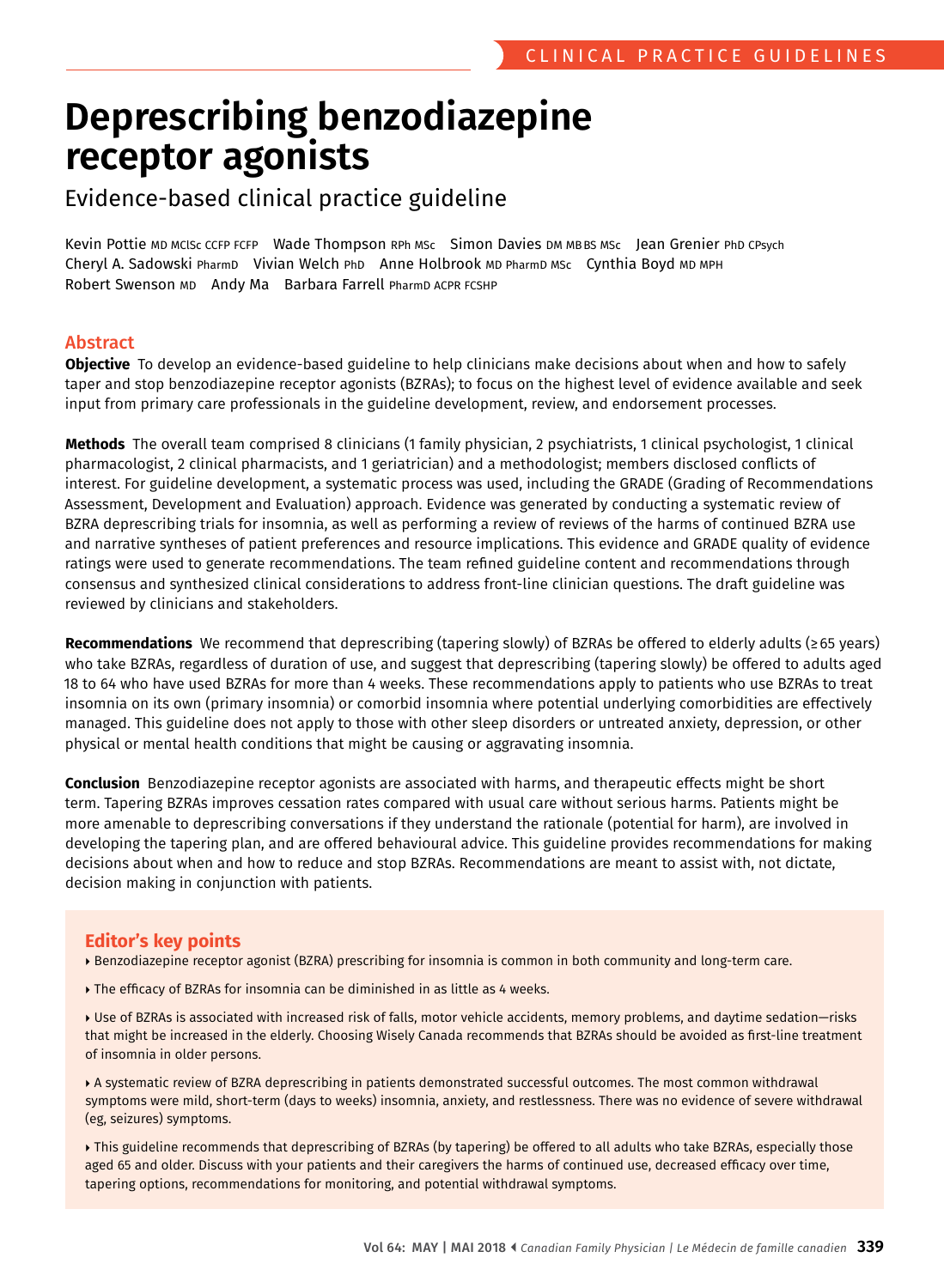ong-term use of benzodiazepine receptor agonists<br>(BZRAs), including benzodiazepines, zopiclone, and<br>zolpidem, for insomnia is common in adults and<br>the elderly in both community primary care and institu-(BZRAs), including benzodiazepines, zopiclone, and zolpidem, for insomnia is common in adults and the elderly in both community primary care and institu tional practice.1,2 The benefits of BZRAs for insomnia can be briefly summarized by referring to the meta-analysis by Holbrook et al, which found short-term (1 day to 6 weeks) improvements in sleep onset latency of 4 min utes and an additional hour of sleep duration.<sup>3</sup> However, chronic use of BZRAs might lead to physical and psycho logical dependence. In 2012, more than 30% of Canadian seniors in long-term care facilities and more than 15% living in the community used BZRAs.<sup>4</sup> New evidence has emerged suggesting that the efficacy of BZRAs for insomnia can diminish in 4 weeks, but adverse effects might persist.<sup>5</sup> Benzodiazepine receptor agonists were selected in a Canadian consensus process among fam ily physicians, pharmacists, nurses, and geriatricians as the most important medication class for developing a deprescribing guideline.6 In an effort to provide evidence based recommendations and tools to aid clinicians in reducing or stopping medications that might no long er be needed or that might be causing harm, we initi ated the Deprescribing Guidelines in the Elderly project ([www.open-pharmacy-research.ca/research-projects/](http://www.open-pharmacy-research.ca/research-projects/ emerging-services/deprescribing-guidelines)  [emerging-services/deprescribing-guidelines](http://www.open-pharmacy-research.ca/research-projects/ emerging-services/deprescribing-guidelines)).

Our objective was to systematically review the benefits and harms of deprescribing BZRAs, and use patient values and preferences and cost literature to develop evidencebased guidelines that assist clinicians and patients in mak ing decisions about and taking action on reducing BZRA use.

This clinical guideline focuses on long-term use of BZRAs for insomnia. Insomnia, one of the most common complaints in primary care, is characterized by difficulty initiating or maintaining sleep accompanied by impaired daytime function.7 It is classified by the *Diagnostic and Statistical Manual of Mental Disorders,* 5th edition, as *insomnia disorder,* which can co-occur with other condi tions or occur on its own (previously known as *primary insomnia* in the fourth edition of the manual).<sup>7,8</sup> In Canada, 13% of the population meets the criteria for insomnia, while the prevalence of insomnia is around 11% in the United States and Hong Kong.<sup>9,10</sup> Benzodiazepine receptor agonists and cognitive-behavioural therapy (CBT) have emerged as 2 of the common treatments of insom nia.11 Guidelines suggest that BZRAs should only be used short term (typically up to 4 weeks) for treatment of insomnia.12,13 However, in older persons, the Canadian Geriatrics Society and the Canadian Academy of Geriatric Psychiatry Choosing Wisely recommendations and the Beers criteria recommend avoiding BZRAs altogether as first-line treatment of insomnia, and that they should only be used after failure of nonpharmacologic interventions, for as short of a duration as possible.<sup>14-16</sup>

Benzodiazepine receptor agonists attach to a site on the  $\gamma$ -aminobutyric acid type A receptor, but when they are used over an extended period of time, the receptor can physically change, leaving less potential for seda tion but persistent amnestic effects.<sup>17</sup> Studies detect loss of therapeutic effect in a matter of 7 to 28 days.<sup>5</sup> Unfortunately, many patients are unaware of this effect and continue taking these agents indefinitely. This is problematic considering the potential for adverse effects (eg, falls, fractures, cognitive problems), especially in older persons.18,19 For this reason, reviews have emerged over the past number of years investigating the effec tiveness of interventions to stop or reduce use of BZRAs, but none has focused specifically on patients using BZRAs for insomnia.<sup>20-23</sup> While useful, these systematic reviews do not provide practical approaches to stopping or reducing BZRAs. Further, despite the scope of BZRA use, there are currently no evidence-based guidelines to assist clinicians in stopping or reducing use of BZRAs.

Deprescribing is the planned and supervised process of *dose reduction* or *stopping* of medication that might be causing harm or no longer providing benefit. The goal of deprescribing is to reduce medication burden and harm, while maintaining or improving quality of life. Our deprescribing guidelines, from our Deprescribing Guidelines in the Elderly project, use evidence to priori tize medications for deprescribing, to determine benefit and harms of continuing versus deprescribing a medi cation, and to suggest methods for approaching and implementing deprescribing plans with patients.

Our target audience includes primary care physicians, pharmacists, nurse practitioners, or other specialists who care for patients taking BZRAs for insomnia. The target population includes adults taking a BZRA to treat insom nia disorder: insomnia on its own (primary insomnia) or comorbid insomnia where underlying comorbidities are managed. This includes adults aged 18 to 64 who take BZRAs for most days of the week for more than 4 weeks<sup>12,24</sup> and elderly adults ( $\geq 65$  years of age) who take BZRAs regardless of duration.<sup>14-16</sup> The guideline does not apply to those with other sleep disorders or untreated anxiety, depression, or physical and mental conditions that might be causing or aggravating insomnia. These patients should be appropriately treated for their primary condi tions before considering deprescribing of BZRAs or be referred to a psychologist or psychiatrist if appropriate.<sup>12</sup>

## **——** Methods **——**

We used Schünemann and colleagues' checklist for a successful guideline enterprise to construct the methods for developing deprescribing guidelines.<sup>25,26</sup>

The Guideline Development Team (GDT) comprised 8 clinicians (1 family physician and guideline chair [K.P.], 2 psychiatrists [R.S., S.D.], 1 psychologist [J.G.], 1 clini cal pharmacologist [A.H.], 2 clinical pharmacists with geriatrics expertise [B.F., C.A.S.], and 1 geriatrician [C.B.]) and a GRADE (Grading of Recommendations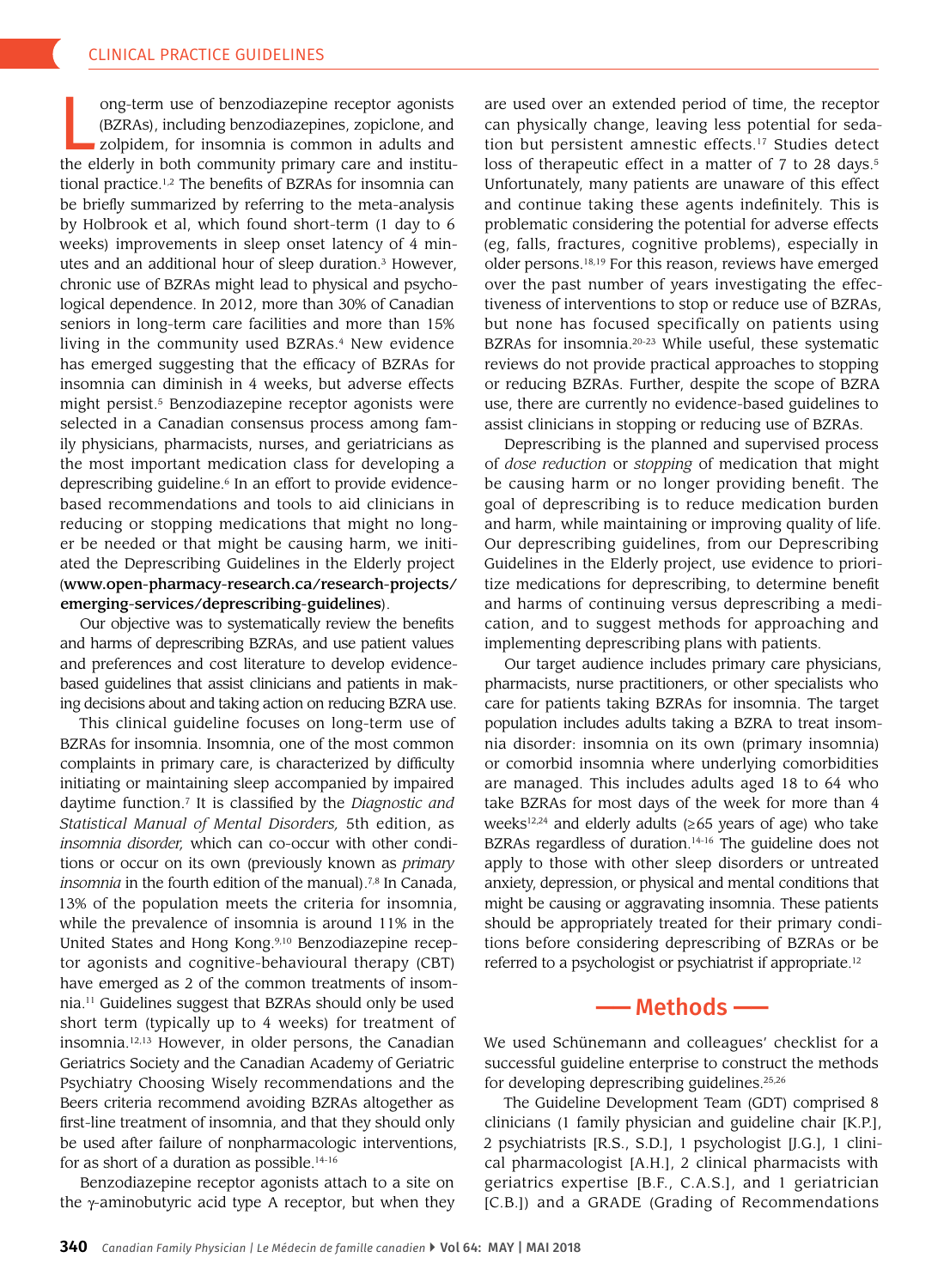Assessment, Development and Evaluation) methodolo gist (V.W.). Searches were conducted in collaboration with a Canadian Library of Family Medicine librarian, as well as by a pharmacy resident (A.M.), a master's student (W.T.), and a staff member. All GDT members, staff, and investigators of the deprescribing project returned con flict of interest statements at the beginning and at the end of the process. Contributors' expertise, role descrip tions, and conflicts of interest are available at CFPlus.\*

We used the GRADE system for guideline development **(Box 1)**.<sup>27</sup> The GDT formulated the main clinical management question as follows using the PICO (population, inter vention, comparison, outcome) approach: What are the effects (harms and benefits) of deprescribing BZRAs com pared with continued use in adults with insomnia? We also investigated comparative effects of different deprescribing interventions. The GDT articulated definitions of *depre scribing* that included abrupt discontinuation, tapering, and switching or substituting therapy, among others (Box 2).

Before running our search we conducted a scoping review to assess the body of available evidence. We then conducted a systematic review to assess the effects of differ ent approaches to deprescribing BZRAs. The methods and results of the systematic review can be found at CFPlus.\*

The systematic review focused on important outcomes relevant to patients, caregivers, and health care provid ers. Primary outcomes included sleep quality, effect on cognition (improvement or worsening), adverse drug withdrawal events, cessation rate (proportion of patients who completely stop BZRAs), and harms (daytime seda tion, balance, motor vehicle accidents, falls, mortality, dependence). Secondary outcomes included BZRA pill burden (average BZRA dose) and patient satisfaction. The GRADE evidence tables that provide a summary of estimates on patient-important and critical outcomes for decision making can be found at CFPlus.\*

We formulated clinical recommendations from the evidence tables using confidence in estimated effects and taking into account benefits and harms of BZRA deprescribing, patient preferences and values, harms associated with continued BZRA use, and resource implications. The GDT members met via teleconference to review clinical recommendations and voting was conducted by e-mail. All votes were sent to the project coordinator; unanimous agreement was sought; 80% agreement among the 9 GDT members was considered the cutoff for consensus. All GDT members agreed with the final recommendations.

#### **Box 1.** Notes on the GRADE framework for guideline development

This guideline was informed by a systematic review and was developed in accordance with the methods proposed by the GRADE Working Group<sup>27</sup>:

- We focused our review and recommendations on outcomes important to patients, such as harms or benefts resulting from deprescribing of BZRAs, harms of continued BZRA use, patient values and preferences, and costs and resource use. Outcomes were proposed by the systematic review team and revised by the Guideline Development Team based on feasibility and the available literature
- Ratings in the evidence profle tables included high, moderate, low, or very low, and depended on our confdence in the estimates of effect. Randomized controlled trials were used, and they started with a high-quality rating, but could be rated down by limitations in any of 4 domains: risk of bias, inconsistency, indirectness, and imprecision. Publication bias could not be rated owing to the paucity of studies
- The GRADE Working Group outlines appropriate wording for recommendations depending on the rating of strength and confdence in the evidence. A strong recommendation with implications for patients (phrased as "we recommend ...") implies that all patients in the given situation would want the recommended course of action, and only a small proportion would not. A weak recommendation (phrased as "we suggest ...") implies that most patients would wish to follow the recommendation, but some patients would not. Clinicians must help patients make management decisions consistent with patients' values and preferences. Implications for clinicians are similar such that a strong recommendation implies all or most patients should receive the intervention. A weak recommendation should prompt a clinician to recognize that different choices will be appropriate for individual patients

BZRA—benzodiazepine receptor agonist, GRADE—Grading of Recommendations Assessment, Development and Evaluation.

# **——** Recommendations **——**

The recommendations (**Box 3**) apply to adults aged 18 and older including elderly adults living in the commu nity or in long-term care facilities who take BZRAs for the purpose of treating primary insomnia or comorbid insomnia where all potential underlying comorbidities are effectively managed. These recommendations do not apply to those with other sleep disorders or untreated anxiety, depression, or physical and mental conditions that might be causing or aggravating insomnia.

The rationale for the recommendations is outlined in **Table 1.**<sup>28,29</sup> The algorithm developed for this guideline is provided in Figure 1.

In this section of the guideline, we summarize the evidence reviews (ie, systematic review of deprescrib ing studies, review of reviews of BZRA harms, patient values and preferences, and cost and resource impli cations literature) that support the GRADE-based

<sup>\*</sup>Descriptions of contributors' expertise, roles, and conficts of interest; methods and results of the systematic review and related references; GRADE evidence tables; ranges of frequency ratios for harms; evidence reviews and related references; a patient information pamphlet on deprescribing of benzodiazepine receptor agonists; and an easy-to-print version of the algorithm are available at www.cfp.ca. Go to the full text of the article online and click on the CFPlus tab.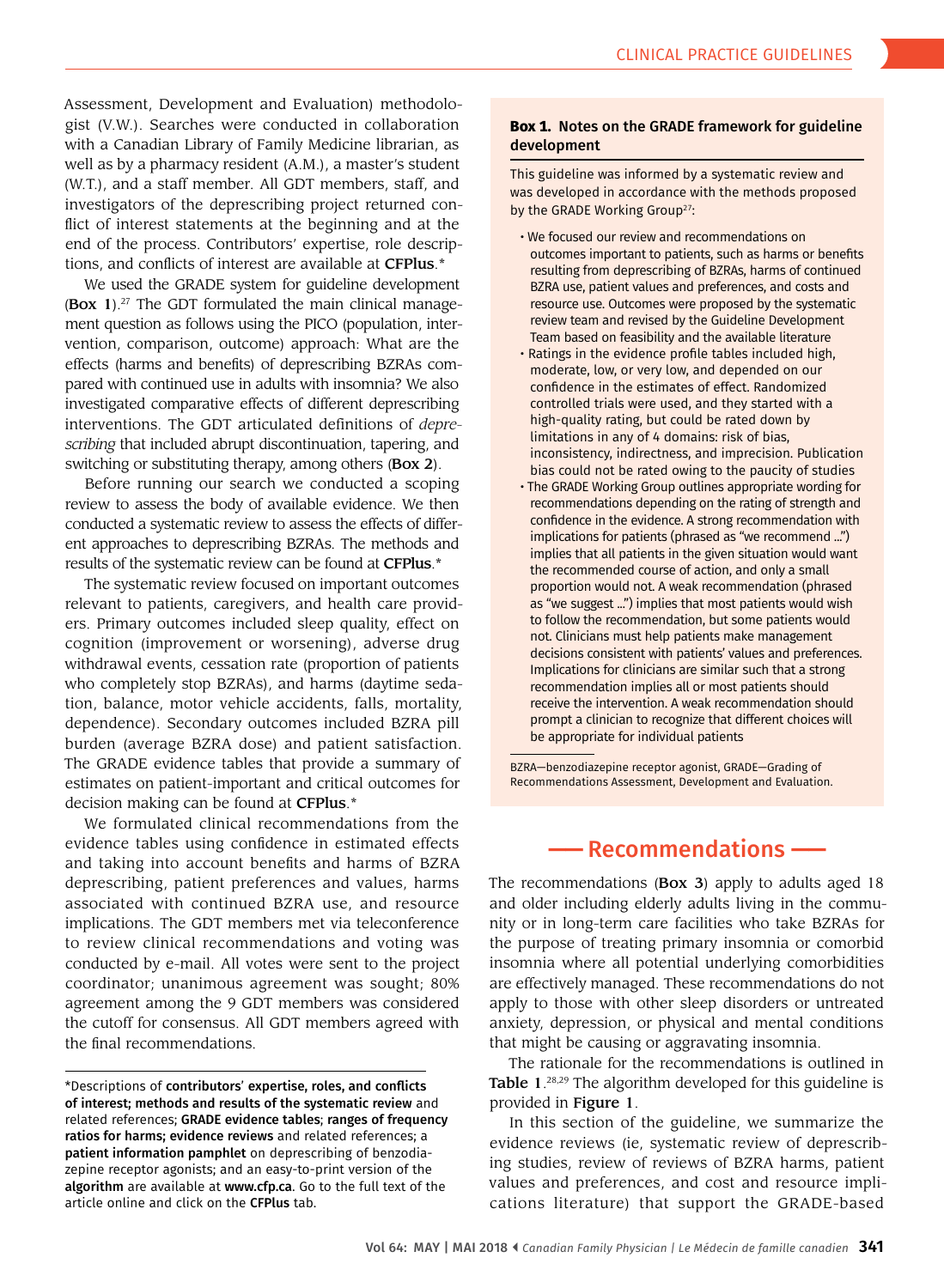#### **Box 2.** Defnitions of BZRA deprescribing

Deprescribing BZRAs can include the following:

- Abruptly stopping the BZRA (ie, abrupt discontinuation)
- Tapering the BZRA dose (ie, gradually reducing the dose until complete cessation of the BZRA)
- Recommending CBT (ie, a CBT program for insomnia with the aim of stopping or reducing BZRA use in the process)
- Combining tapering and CBT
- Reducing BZRA use with the following approaches: -Using a lower dose of BZRA compared with baseline -Using BZRAs only as needed
- Providing substitutive therapy (ie, discontinuing the BZRA and replacing it with an alternative agent [eg, melatonin] either abruptly or by cross-tapering)

BZRA—benzodiazepine receptor agonist, CBT—cognitive-behavioural therapy.

#### **Box 3.** Recommendations

For elderly adults ( $\geq 65$  y) who use BZRAs, we recommend the following:

• Taper the BZRA dose slowly (strong recommendation, low-quality evidence)

For adults (18 to 64 y) who have used BZRAs most days of the week for >4 wk, we suggest the following:

• Taper the BZRA dose slowly (weak recommendation, low-quality evidence)

recommendations. Additional details of the evidence reviews and references can be found at CFPlus.\*

Our systematic review results suggest that slow tapering of BZRAs improves cessation rates at 3 and 12 months (compared with continuation or usual care) and does not result in differences in withdrawal symp tom scores. **Table 2**<sup>28,30-38</sup> provides examples of tapering. Adding CBT to the tapering intervention improves cessation rates versus tapering alone, but this improve ment is not maintained in the long term. Combining CBT and tapering does not appear to ameliorate withdrawal symptoms or affect sleep outcomes more so than taper ing alone. Tapering of BZRAs might result in more prob lems sleeping compared with continuation, but there was no difference between these groups at 12 months. Using melatonin does not appear to improve cessation rates; studies employing zopiclone as a means of taper ing from benzodiazepines did not produce usable data to inform recommendations.

Observational studies have shown that BZRAs are associated with various harms. These deserve special note because patients rely on health care professionals to provide them with this information. Associated harms include physical dependence, drowsiness, balance issues, falls, fractures, cognitive impairment, memory disorders (including anterograde amnesia), functional impairment, and motor vehicle accidents. Evidence demonstrating harms of BZRAs comes largely from older persons, suggesting they might be at higher risk of adverse effects compared with younger adults (however, adverse effects such as dependence and somnolence have also been demonstrated in younger adults). More information on ranges of frequency ratios for harms and the evidence reviews can be found at CFPlus.\*

Older persons are often reluctant to consult with a physician about poor sleep owing to fear of receiving medication that they associate with drowsiness or losing control over what they consider to be a natural process. Some patients would like to stop using BZRAs but worry about insomnia, while others state strongly that they would like to continue using BZRAs. Patients tend to rate the benefits of BZRAs higher than physicians do and the risks lower; they commonly state they are reassured that BZRAs are safe because otherwise their physicians would not prescribe them. Those interested in stopping BZRA use see potential improvements in thinking and mem ory as benefits, as well as obtaining more natural sleep (evidence reviews are available at CFPlus).\* Spending on benzodiazepines is high; \$330 million was spent on BZRAs in Canada in 2012 to 2013.<sup>29</sup> Using CBT to manage insomnia instead of BZRAs would result in considerable savings owing to decreased risk of falls and related con sequences (evidence reviews are available at CFPlus).\*

Based on the lack of evidence of substantial harm of deprescribing, the evidence of potential harm associated with continuing a BZRA (particularly in the elderly), along with resultant resource implications and the feasibility of tapering interventions, we rated the recommendation to deprescribe BZRAs in older patients as strong. The rec ommendation to deprescribe a BZRA in the younger pop ulation was rated as weak owing to lower risk of adverse effects associated with continuing BZRA use.

## Clinical considerations

Community and institutional long-term care clinicians at our implementation sites clearly expressed 2 key con cerns when applying this deprescribing guideline. First, approaching the patient and getting "buy-in" about reduc ing BZRA use is challenging. Second, clinicians wanted to know what other approaches could be used instead for insomnia. This section discusses clinically relevant find ings on engaging patients, attitudes toward medications, other comorbid conditions, and tapering schedules.

 of attitudes toward BZRA discontinuation. While some *What patient attitudes should a clinician expect?* Our review of the literature suggests that there are a range patients show reluctance, other patients appreciate the opportunity to taper and stop BZRA use in order to regain control over sleep and minimize potential for adverse effects. Indeed, our systematic review demonstrates that many patients can successfully discontinue BZRAs, with approximately 60% to 80% of patients able to stop BZRA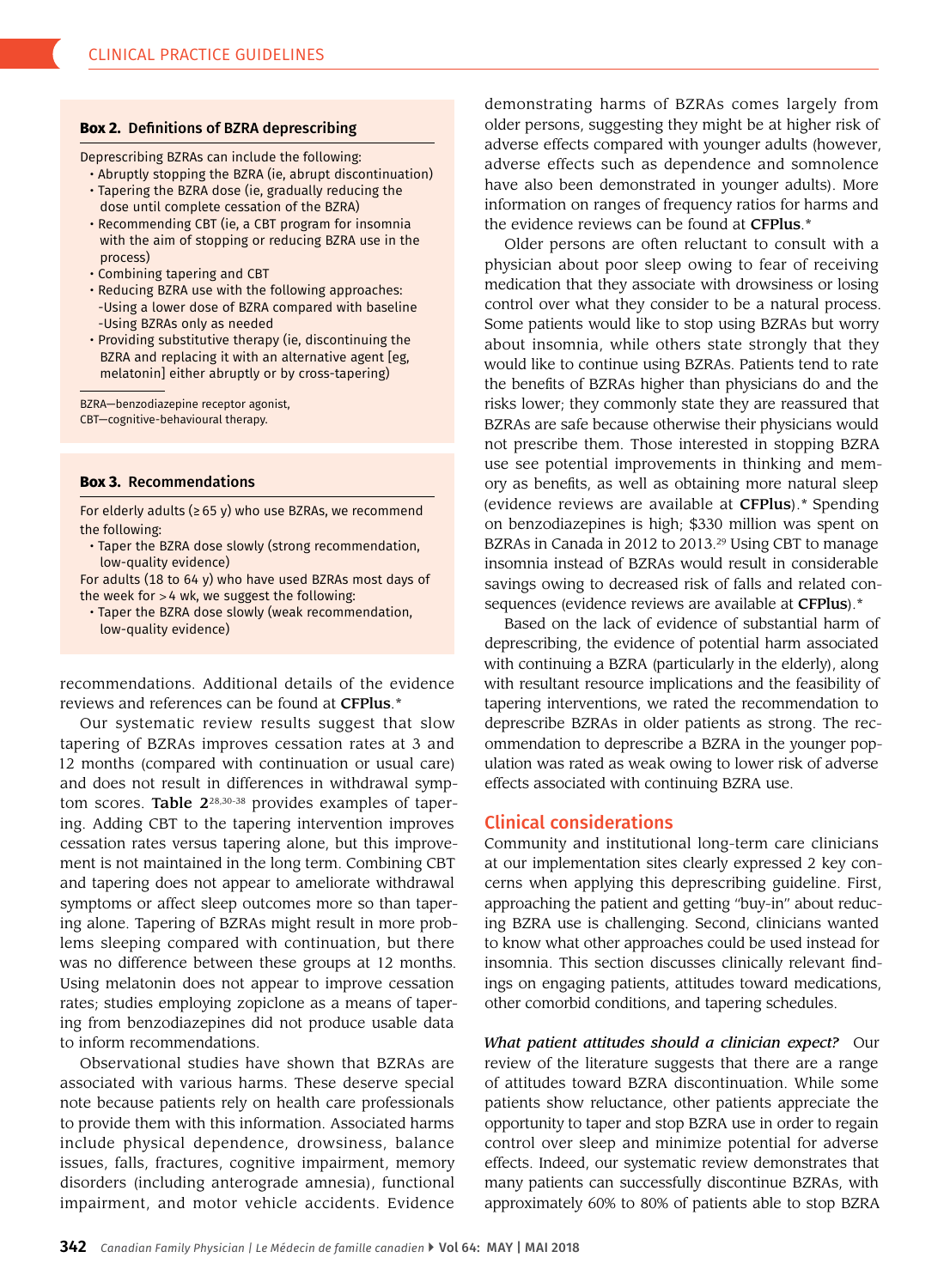**Table 1.** Evidence to recommendations table: *What are the effects of deprescribing BZRAs compared with continuous use in insomnia for adults ≥18 y who use BZRAs for insomnia on its own or for comorbid insomnia with underlying comorbidities managed (specifcally, adults 18-64 y using BZRAs for most nights of the week for > 4 wk, or adults ≥65 y taking BZRAs for any duration as frst-line therapy)?* 

| <b>DECISION DOMAIN</b>                                                                                                                            | <b>SUMMARY OF REASON FOR DECISION</b>                                                                                                                                                                                                                                                                                                                                                                                                                                                                                                                                                                                                                                                                                                                                                                                                                                                                                                                                                                                                                                                                                                                                                                                                                                                                                                                                                                                                                                                                                                                                                                                                                                                        | <b>SUBDOMAINS INFLUENCING DECISION</b>                                                                                                                                                                                                                                                                                                                                                                                                                                                                                                                                                                                                                                                                                                                                                                                                                                                                                                                                                                                                           |
|---------------------------------------------------------------------------------------------------------------------------------------------------|----------------------------------------------------------------------------------------------------------------------------------------------------------------------------------------------------------------------------------------------------------------------------------------------------------------------------------------------------------------------------------------------------------------------------------------------------------------------------------------------------------------------------------------------------------------------------------------------------------------------------------------------------------------------------------------------------------------------------------------------------------------------------------------------------------------------------------------------------------------------------------------------------------------------------------------------------------------------------------------------------------------------------------------------------------------------------------------------------------------------------------------------------------------------------------------------------------------------------------------------------------------------------------------------------------------------------------------------------------------------------------------------------------------------------------------------------------------------------------------------------------------------------------------------------------------------------------------------------------------------------------------------------------------------------------------------|--------------------------------------------------------------------------------------------------------------------------------------------------------------------------------------------------------------------------------------------------------------------------------------------------------------------------------------------------------------------------------------------------------------------------------------------------------------------------------------------------------------------------------------------------------------------------------------------------------------------------------------------------------------------------------------------------------------------------------------------------------------------------------------------------------------------------------------------------------------------------------------------------------------------------------------------------------------------------------------------------------------------------------------------------|
| QoE: Is there high- or<br>moderate-quality evidence?<br>Yes $\square$ No $\square$                                                                | The QoE for the benefits of deprescribing is low to<br>moderate<br>The QoE for the harms of deprescribing is low to<br>moderate                                                                                                                                                                                                                                                                                                                                                                                                                                                                                                                                                                                                                                                                                                                                                                                                                                                                                                                                                                                                                                                                                                                                                                                                                                                                                                                                                                                                                                                                                                                                                              | Key reason for downgrading is risk of bias<br>The QoE from RCTs for benefits of<br>deprescribing is low<br>The OoE from RCTs for harms of<br>deprescribing is moderate (sleep quality)                                                                                                                                                                                                                                                                                                                                                                                                                                                                                                                                                                                                                                                                                                                                                                                                                                                           |
| Balance of benefits and<br>harms: Is there certainty that<br>the benefits outweigh the<br>harms?<br>Yes ☑ No □                                    | Effects of interventions on cessation rate<br>• Tapering or tapering with CBT improves cessation<br>rates compared with usual care; tapering with CBT<br>improves cessation rates compared with tapering<br>alone postintervention (however, improved rate<br>was not maintained at 3 or 12 mo). Behavioural<br>and educational interventions offered as part of<br>tapering advice<br>Sleep quality outcomes<br>. No change in sleep quality with BZRA<br>discontinuation. There was a statistically<br>significant difference in sleep quality with<br>discontinuation of BZRAs compared with<br>continuation of BZRAs at 3 mo in 1 study <sup>28</sup> owing<br>to improvement of sleep in the continuation<br>group; however, sleep quality in the taper group<br>was no different than continuation at 52 wk<br>Anxiety<br>· There was a small decrease in anxiety reported<br>with deprescribing vs continuation<br>· Anxiety might improve within 1 y following<br>deprescribing compared with continuation <sup>28</sup><br>Other harms of deprescribing (eg, adverse drug<br>withdrawal effects)<br>• No difference in withdrawal symptoms (BWSQ<br>score) when discontinuing BZRAs compared with<br>continuation of BZRAs or usual care<br>Effect of deprescribing on cognition<br>. No significant effect noted in controlled trials at 12 mo<br>Adverse events for the elderly<br>. Adverse events for the elderly associated with<br>long-term continued use of BZRAs were also<br>identified: observational evidence shows<br>increased fractures, motor vehicle accidents,<br>functional impairment, respiratory exacerbations<br>(COPD or pneumonia), and memory disturbance | Is the baseline risk of benefit of<br>deprescribing similar across subgroups?<br>Yes $\boxtimes$ No $\Box$<br>• There is no evidence at this time to<br>suggest different subgroups benefit from<br>deprescribing<br>Should there be separate recommendations<br>for subgroups based on risk levels?<br>Yes $\square$ No $\square$<br>• There is no evidence of benefit for any<br>risk level<br>Is the baseline risk of harm of deprescribing<br>similar across subgroups? Yes $\boxtimes$ No $\Box$<br>. There is no evidence that harms of<br>deprescribing differ based on subgroup<br>Should there be separate recommendations for<br>subgroups based on harms of continued use?<br>Yes ☑ No □<br>• Observational evidence shows risk of<br>harm associated with continued use of<br>BZRAs in older persons<br>• Baseline risk of adverse events with<br>continued BZRA use might be higher for<br>older persons vs younger adults (very<br>low-quality evidence)<br>• Harms from deprescribing are low and not<br>different between groups |
| Values and preferences: Is<br>there confidence in the<br>estimate of relative<br>importance of outcomes and<br>patient preferences?<br>Yes □ No ☑ | Patients tend to rate the benefits of BZDs higher than<br>physicians do and rate the risks lower. Those patients<br>interested in stopping BZDs see potential<br>improvements in thinking and memory as benefits, as<br>well as obtaining more natural sleep and feeling<br>proud of themselves for having stopped. Factors<br>associated with increased likelihood of stopping BZRA<br>use include higher education level, lower intake or<br>potency of BZDs, and lower anxiety sensitivity scores.<br>Of those who fail BZD discontinuation, many describe<br>having experienced such failure as difficulty in<br>sleeping within a few days of stopping                                                                                                                                                                                                                                                                                                                                                                                                                                                                                                                                                                                                                                                                                                                                                                                                                                                                                                                                                                                                                                  | Perspective taken: Evidence suggests there<br>are patients who wish to discontinue BZRAs<br>to avoid the harms of long-term use. There<br>are others who might be hesitant and might<br>fail owing to difficulty sleeping after stopping<br>Source of values and preferences: Scoping<br>review on subjects including the elderly<br>Source of variability, if any: Education levels,<br>potency of BZRA, and anxiety sensitivity scores<br>Method for determining values satisfactory<br>for this recommendation? Yes $\boxtimes$ No $\Box$<br>All critical outcomes measured? Yes ⊠ No □                                                                                                                                                                                                                                                                                                                                                                                                                                                       |

Table 1 *continued on page 344*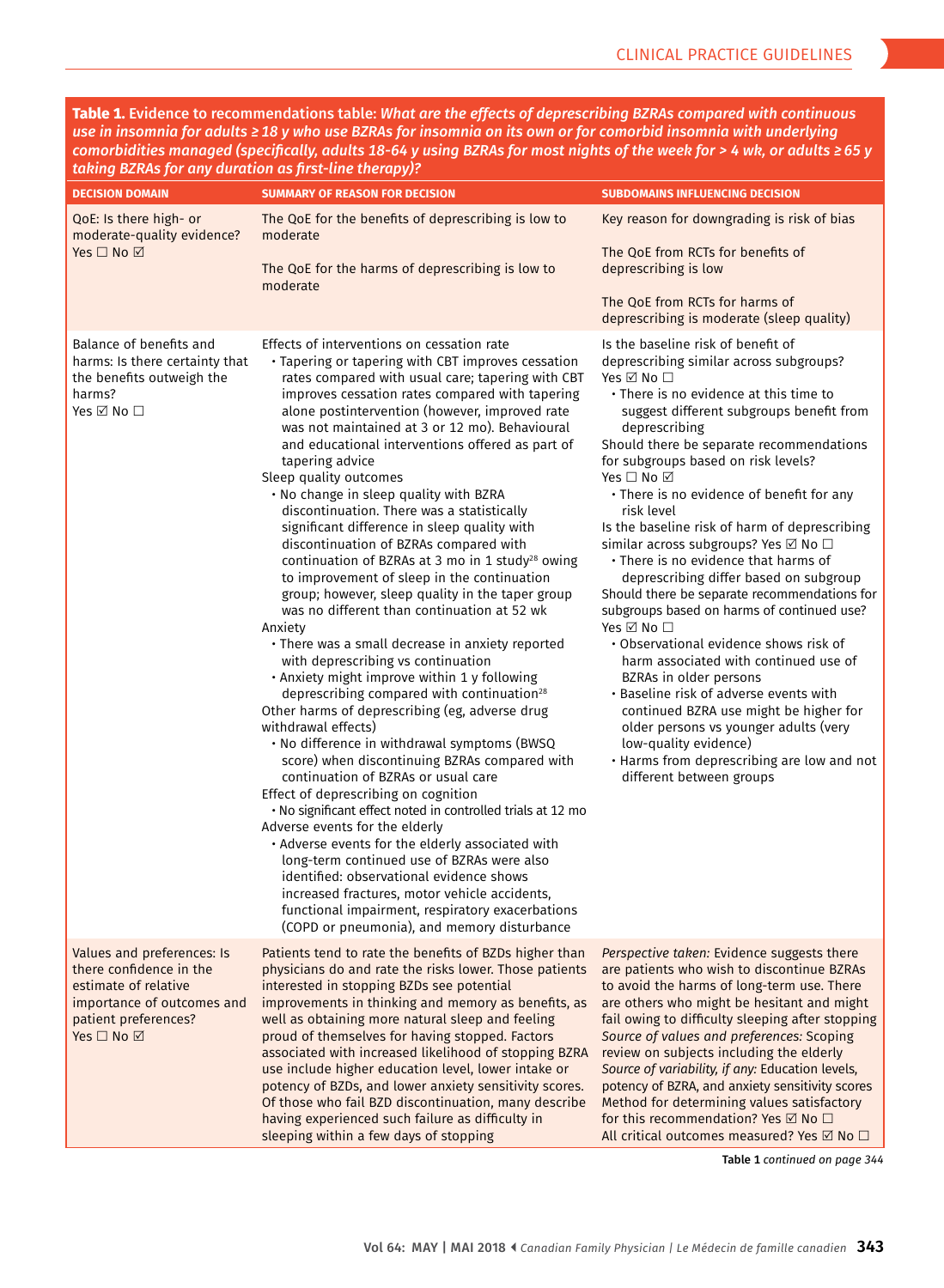#### Table 1 *continued from page 343*

| <b>DECISION DOMAIN</b>                                                                                                                             | <b>SUMMARY OF REASON FOR DECISION</b>                                                                                                                                                                                                                                                                                                                                                                                                                                                                                                                                                                                                                                                                                                                                                                                                                                                                                                                                                                                             | <b>SUBDOMAINS INFLUENCING DECISION</b>                                                                                                                                                                                                                                                                                                                                                                                                                                                                                                                                                                                                                                                                                                                                                           |  |  |
|----------------------------------------------------------------------------------------------------------------------------------------------------|-----------------------------------------------------------------------------------------------------------------------------------------------------------------------------------------------------------------------------------------------------------------------------------------------------------------------------------------------------------------------------------------------------------------------------------------------------------------------------------------------------------------------------------------------------------------------------------------------------------------------------------------------------------------------------------------------------------------------------------------------------------------------------------------------------------------------------------------------------------------------------------------------------------------------------------------------------------------------------------------------------------------------------------|--------------------------------------------------------------------------------------------------------------------------------------------------------------------------------------------------------------------------------------------------------------------------------------------------------------------------------------------------------------------------------------------------------------------------------------------------------------------------------------------------------------------------------------------------------------------------------------------------------------------------------------------------------------------------------------------------------------------------------------------------------------------------------------------------|--|--|
| Resource implications: Are<br>the resources worth the<br>expected net benefit?<br>Yes ☑ No □                                                       | Cost implications<br>$\cdot$ The Canadian Rx Atlas <sup>29</sup> reports that the average<br>Canadian aged $\geq 65$ y spends \$26 annually on a<br>BZD or z drug.<br>. In Holland, tapering alone produced significantly<br>more abstinence vs usual care and with cost<br>benefits $(36\% \text{ vs } 15\%, \text{ NNT} = 4.8; P = .03)$<br>• Cost-effectiveness studies showed deprescribing<br>led to a reduction in the medication and related<br>costs and adverse events<br>Physician implications<br>• Physicians often anticipate difficulty persuading<br>patients to stop BZDs, concerned about their own<br>workload and how patients will react to being<br>encouraged to stop                                                                                                                                                                                                                                                                                                                                       | Feasibility: Is tapering BZRA intervention<br>generally available? Yes ⊠ No □<br>• Deprescribing readily available but CBT<br>less so (owing to cost and access<br>concerns; online CBT is available)<br>Opportunity cost: Is this intervention and its<br>effects worth withdrawing or not allocating<br>resources from other interventions? Yes ⊠ No □<br>Economic and preventive benefits for harms:<br>Is there a lot of variability in resource<br>requirements across settings? Yes □ No ☑<br>• Deprescribing through education and<br>tapering was believed to be a low-<br>resource intervention, feasible for primary<br>and long-term care. Studies suggest<br>follow-up medical visits might be needed<br>during tapering.<br>• The addition of CBT to tapering increases<br>the cost |  |  |
| Overall strength of<br>recommendation in older<br>persons ( $\geq 65$ y): strong<br>Overall strength of<br>recommendation in adults<br><65 y: weak | There is low-quality evidence that deprescribing interventions improve cessation rates of BZRAs at<br>3 mo. Compared with continuation of BZRAs, tapering these drugs does not result in any difference in<br>withdrawal symptom scores (low-quality evidence). Those who taper BZRAs might have more<br>problems sleeping than those who continue; however, there is no difference at 12 mo (very low-<br>quality evidence). Our systematic review found that deprescribing of BZRAs did not worsen anxiety.<br>Despite low-quality evidence surrounding deprescribing, our recommendation was rated as strong in<br>older persons owing to evidence surrounding harms of continued BZRA use specifically in older<br>persons (associated increased risk of falls, cognitive impairment, motor vehicle accidents) and<br>resultant resource implications. We also considered literature on patient preferences suggesting<br>patients might value regaining control over sleep and potentially avoiding adverse effects of BZRAs |                                                                                                                                                                                                                                                                                                                                                                                                                                                                                                                                                                                                                                                                                                                                                                                                  |  |  |
| BWSQ-benzodiazepine withdrawal symptom questionnaire, BZD-benzodiazepine, BZRA-benzodiazepine receptor agonist, CBT-cognitive-behavioural          |                                                                                                                                                                                                                                                                                                                                                                                                                                                                                                                                                                                                                                                                                                                                                                                                                                                                                                                                                                                                                                   |                                                                                                                                                                                                                                                                                                                                                                                                                                                                                                                                                                                                                                                                                                                                                                                                  |  |  |

therapy, COPD—chronic obstructive pulmonary disease, NNT—number needed to treat, QoE—quality of evidence, RCT—randomized controlled trial.

use as a result of a deprescribing intervention. This is consistent with other systematic review evidence dem onstrating a mean success rate of 25% to 80% for BZRA tapering (compared with 10% to 20% cessation rates with usual care when deprescribing is not initiated).<sup>39</sup>

In general, the decision to continue, reduce, or discon tinue a medication is based on a balance of knowledge about its indication and effectiveness, as well as risks of use (actual or potential side effects), drug interactions, pill burden, and cost. Patient or family values and prefer ences play an important role in shared decision making with regard to continuing, tapering, or stopping medica tions. To facilitate these initial discussions we developed a patient pamphlet, which is available at CFPlus.\*

*What is causing insomnia?* When insomnia is caused by a comorbid condition, treatment should first be aimed at optimizing treatment of that condition.<sup>12,24</sup> Insomnia might occur on its own, might be related to a psychiat ric illness (eg, an anxiety disorder or major depressive disorder), or might be related to another sleep-wake dis order (eg, sleep apnea or restless legs syndrome).<sup>40-44</sup> Other comorbid medical conditions such as respiratory diseases or pain disorders<sup>45</sup> might also initiate or exacerbate insomnia (such as nocturia, nocturnal pruritus).<sup>46-50</sup> Insomnia might be related to substance use (eg, caffeine, alcohol) or pharmacologic treatment of other conditions (eg, antidepressants for major depressive disorder).<sup>42</sup> Contributory comorbid mental health conditions need to be considered as part of a comprehensive diagnos tic evaluation before initiating treatment or considering deprescribing.50 Once the reason for insomnia has been clearly determined, appropriate treatment can be insti tuted and the potential for deprescribing BZRAs consid ered more clearly.

*How do I engage patients in deprescribing BZRAs?* The GDT members believed that engaging patients in a dis cussion about BZRAs and their goals and preferences regarding BZRA use was an important first step. The need to engage patients and establish goals and preferences related to BZRA use and deprescribing was also echoed by clinicians at our implementation sites. Ensuring patient values and preferences are incorporated into shared decision making surrounding deprescribing has been highlighted as being critical given the preferencesensitive nature of these decisions.<sup>51</sup> Patients have indicated they would be more amenable to deprescribing if there were a clear plan for tapering and they knew what to expect.52 The rationale for deprescribing should be clearly explained, a tapering plan should be negotiated, and the following evidence should be discussed: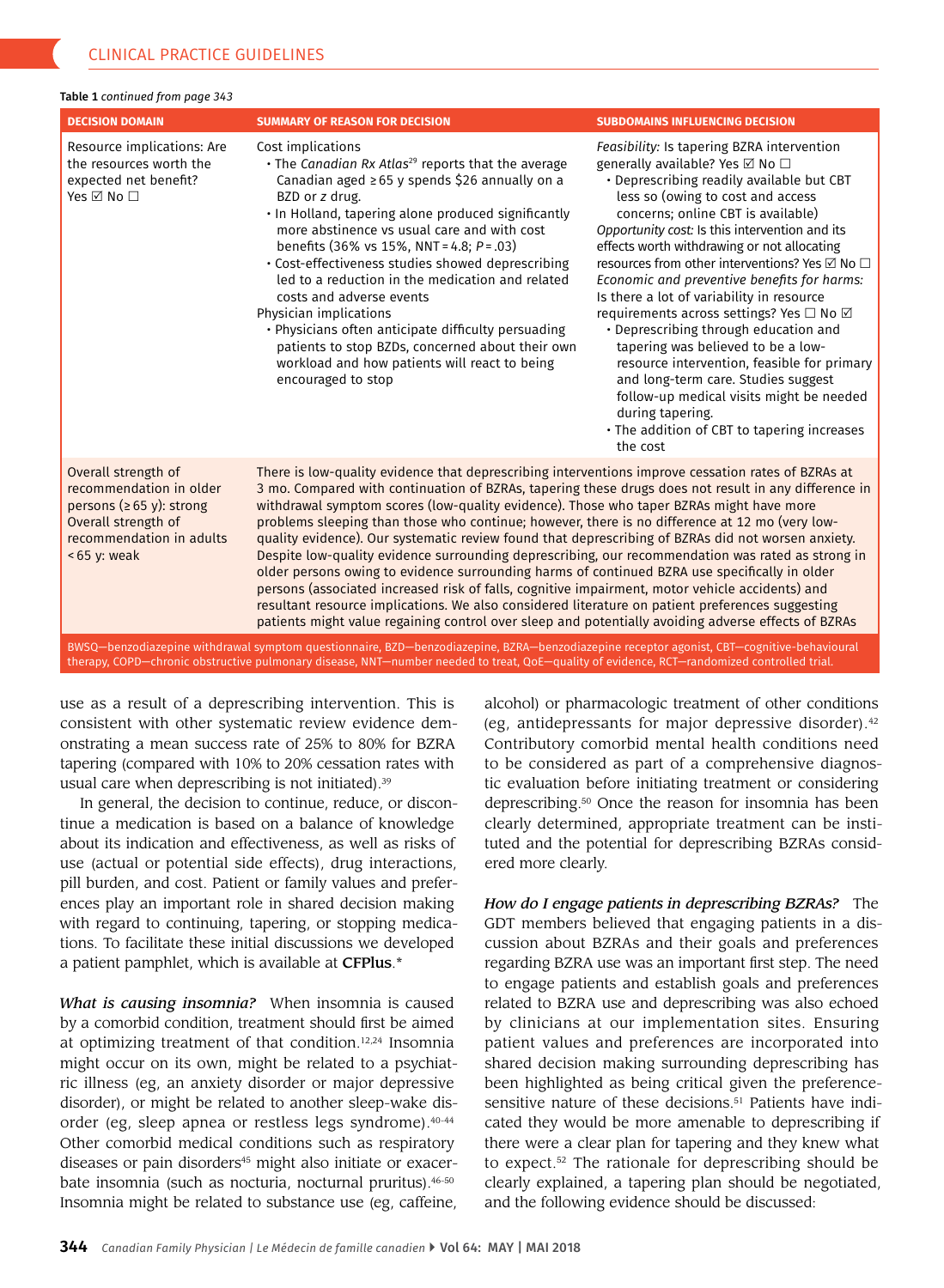- risks of ongoing BZRA use (eg, falls, memory impair ment, motor vehicle accidents) and potential benefits of discontinuation (eg, reduced fall risk, less daytime sedation, improvement in thinking and memory);
- therapeutic effect of BZRAs might be lost within 4 weeks owing to receptor changes (but amnestic effects persist $5$ ; and
- mild, short-term (a few days to weeks) adverse drug withdrawal effects can be expected during tapering. 39

Our systematic review found that tapering strategies were often accompanied by such brief education inter ventions informing patients about the withdrawal process, sleep hygiene, and withdrawal symptoms.28,31 Such engage ment strategies (aimed at educating patients regarding BZRA use and involving them in tapering plans) have been employed as part of tapering interventions with success. Randomized controlled trials involving educational and motivational tools about the risks of BZRA use, the ben efits of deprescribing, and the tapering process have been shown to be effective in deprescribing BZRAs.53,54

*How should tapering be approached?* A tapering deprescribing strategy should be offered to all eligible patients. However, our systematic review did not iden tify trials that compared different tapering strategies. Very gradual dose reductions to lowest available doses (eg, 25% reduction every 2 weeks and a slower taper of 12.5% every 2 weeks near the end of stopping), fol lowed by periodic drug-free days were used successfully in clinical trials (Table 2). $28,30-38$  Switching to long-acting BZRAs (eg, diazepam) has not been shown to reduce incidence of withdrawal symptoms or improve cessation rates more than tapering shorter-acting BZRAs does.<sup>55,56</sup> Patients using lower doses at baseline and using BZRAs for a shorter duration tend to have greater cessation rates and lower risk of restarting use of their BZRAs.57-59 Psychological distress and worse general health at base line appears to increase risk of needing to restart BZRA use.<sup>60,61</sup> When deciding on tapering doses and rates, consider using a slower rate with those more likely to have a higher risk of relapse (eg, long-term use or his tory of psychological distress). Some clinicians would recommend tapering over several months. Such patients might require closer monitoring and support. It has been the GDT members' experience that other patients might be able to simply stop taking their BZRAs with no or minimal ill effect, and some medical situations might require this, but care should still be taken to monitor for adverse drug withdrawal effects (see monitoring section below for more detail). Some evidence suggests that zolpidem might be less likely than a standard BZRA to cause tolerance, and therefore fewer withdrawal effects upon discontinuation, but there is likely to be a mixture of beneficial effects and adverse effects depending on the patient and duration of treatment.<sup>62,63</sup>

*What withdrawal symptoms can be expected and how should they be dealt with?* Concern over potential for withdrawal symptoms is a key reason why prescrib ers often do not approach patients about deprescribing BZRAs. Our systematic review found that there was no difference in overall BZRA withdrawal symptom scores for tapering compared with usual care or continuation of BZRAs. The tapering group reported more trouble sleeping at 3 months compared with continuation of BZRAs (mean difference of 16.1 higher on a 100-point scale of "trouble sleeping," 95% CI 15.0 to 17.2), but any difference in reports of trouble sleeping was no longer present at 12 months. In many cases, when withdrawal symptoms occur they are mild and short term (last ing a few days and up to approximately 4 weeks). $39$  In studies detailing benzodiazepine withdrawal symptoms, such symptoms tend to appear and peak more quickly (1 to 2 days) and be more severe with abruptly stop ping short-acting benzodiazepines compared with after tapering long-acting benzodiazepines  $(4 \text{ to } 10 \text{ days})$ .  $64,65$ Gradual taper of short-acting agents does not elimi nate withdrawal symptoms but ameliorates their sever ity, with symptoms beginning to appear once doses are reduced to about 25% of baseline.<sup>55</sup> While common, resulting insomnia is typically mild, and patients should be assured that there is no difference in insomnia compared with usual care or continuation of BZRAs at 12 months. Behavioural management education for insom nia (Figure 1 and patient pamphlet at CFPlus)\* should be offered to patients to address insomnia during tapering. Other common withdrawal symptoms reported in the literature include irritability, sweating, gastrointes tinal symptoms, and anxiety.<sup>39</sup> Patients should be reassured that if these symptoms occur they are typically mild and short term (lasting days to weeks), and that discomfort is usually temporary.39 Severe withdrawal symptoms (eg, seizures) do not appear to occur with tapering but have been reported rarely in patients stop ping very high doses without tapering<sup>39</sup> or who have underlying seizure disorders. Patients should be aware of the potential for withdrawal effects and these can be monitored throughout the tapering process (see moni toring section below for more detail).

*What nondrug approaches can be used to help with insomnia?* A variety of behaviour management strate gies and interventions such as CBT have been used to help with insomnia and can be considered as nondrug alterna tives should insomnia recur during or after deprescribing of BZRAs.<sup>66</sup> Cognitive-behavioural therapy for treatment of insomnia has been widely studied and demonstrates long term improvements in sleep outcomes.67-70 Our systematic review found that, when used as part of a deprescribing intervention, CBT combined with tapering improved post intervention BZRA cessation rates compared with tapering alone. This is consistent with the current evidence base.<sup>21</sup>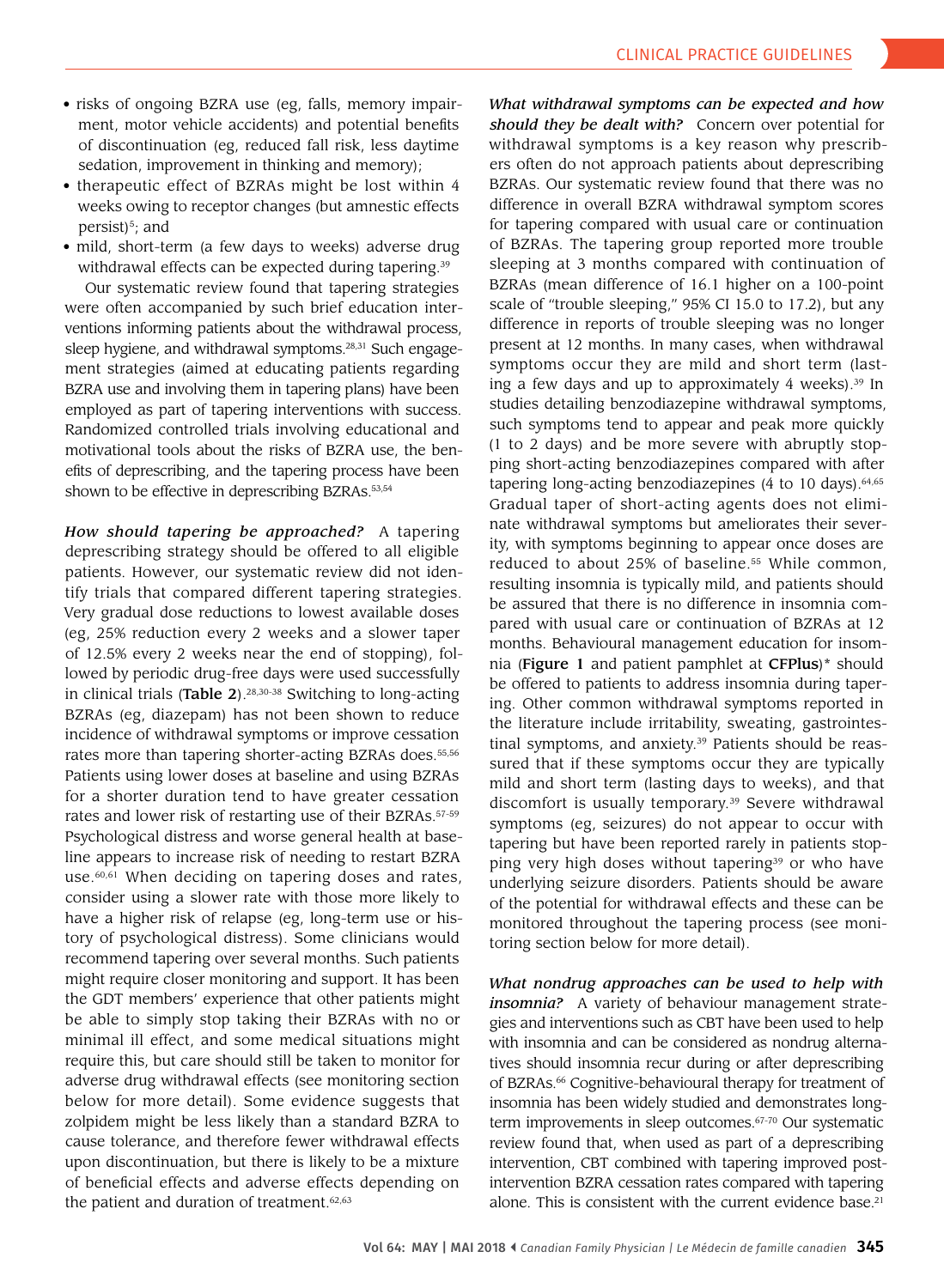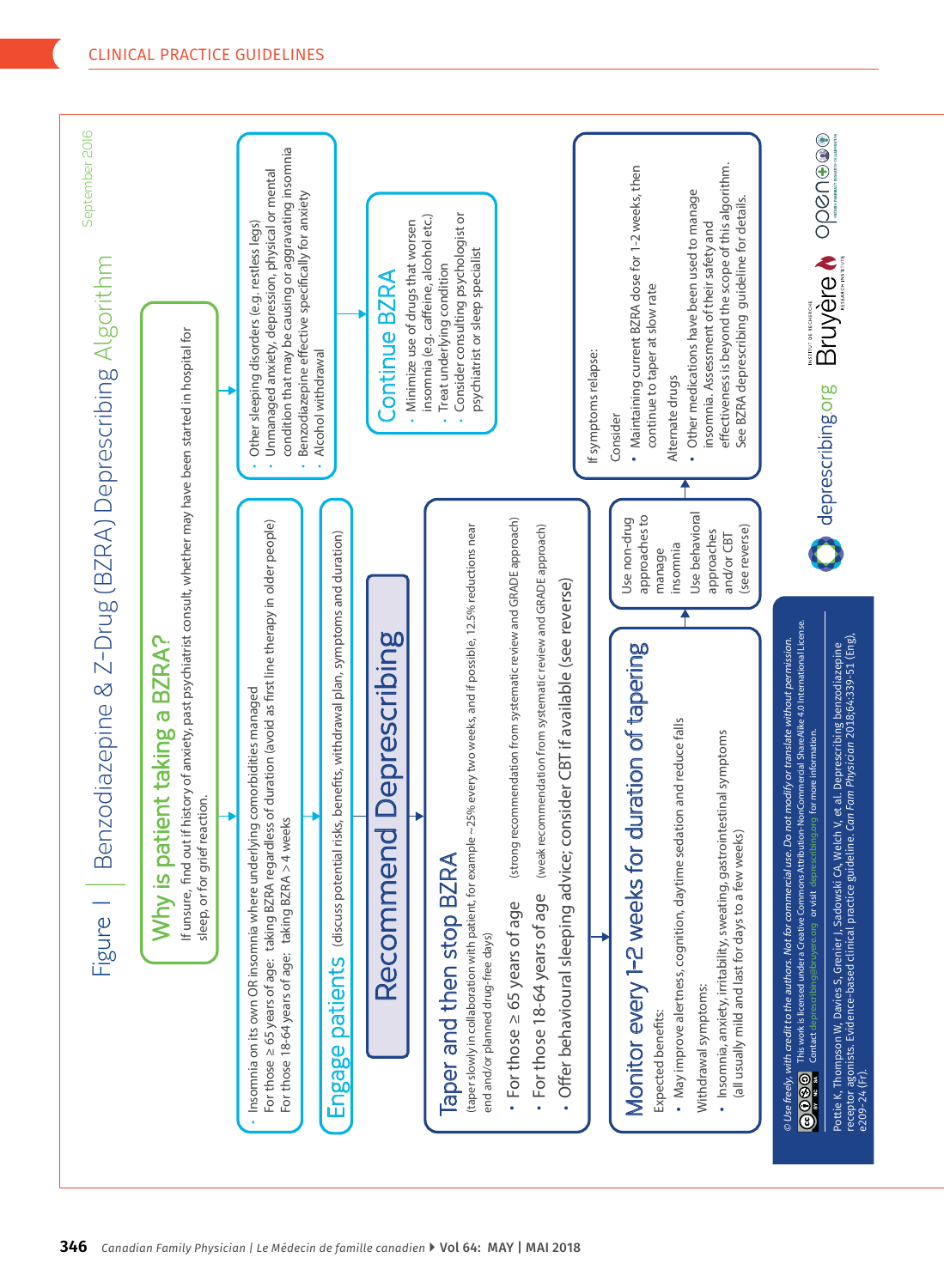| deprescribing.org                                                                                                                                                                                                                       | $\mathbf{w}$                                                                                                                                         | September 2016<br>enzodiazepine & Z-Drug (BZRA) Deprescribing Notes                                                                                                                                                                                                                                                                                                                         |
|-----------------------------------------------------------------------------------------------------------------------------------------------------------------------------------------------------------------------------------------|------------------------------------------------------------------------------------------------------------------------------------------------------|---------------------------------------------------------------------------------------------------------------------------------------------------------------------------------------------------------------------------------------------------------------------------------------------------------------------------------------------------------------------------------------------|
| BZRA Availability                                                                                                                                                                                                                       |                                                                                                                                                      | Engaging patients and caregivers                                                                                                                                                                                                                                                                                                                                                            |
| <b>BZRA</b>                                                                                                                                                                                                                             | Strength                                                                                                                                             | The rationale for deprescribing (associated risks of continued BZRA use, reduced long-term efficacy)<br>Patients should understand:                                                                                                                                                                                                                                                         |
| Alprazolam (Xanax®)                                                                                                                                                                                                                     | mg, 1 mg, 2 mg<br>0.25 mg, 0.5                                                                                                                       | Withdrawal symptoms (insomnia, anxiety) may occur but are usually mild, transient and short-term<br>(days to a few weeks)                                                                                                                                                                                                                                                                   |
| $\longmapsto$<br>Bromazepam (Lectopam®)                                                                                                                                                                                                 | 1.5 mg, 3 mg, 6 mg                                                                                                                                   | They are part of the tapering plan, and can control tapering rate and duration                                                                                                                                                                                                                                                                                                              |
| $\cup$<br>Chlordiazepoxide (Librax®)                                                                                                                                                                                                    | 5 mg, 10 mg, 25 mg                                                                                                                                   | lapering doses                                                                                                                                                                                                                                                                                                                                                                              |
| Clonazepam (Rivotril <sup>®</sup> )                                                                                                                                                                                                     | mg, 1 mg, 2 mg<br>0.25 mg, 0.5                                                                                                                       | No published evidence exists to suggest switching to long-acting BZRAs reduces incidence of withdrawal<br>symptoms or is more effective than tapering shorter-acting BZRAs                                                                                                                                                                                                                  |
| $\cup$<br>Clorazepate (Tranxene®)                                                                                                                                                                                                       | mg, 15 mg<br>3.75 mg, 7.5                                                                                                                            | If dosage forms do not allow 25% reduction, consider 50% reduction initially using drug-free days during<br>latter part of tapering, or switch to lorazepam or oxazepam for final taper steps                                                                                                                                                                                               |
| Diazepam (Valium <sup>®</sup> )                                                                                                                                                                                                         | 10 <sub>mg</sub><br>$2$ mg, 5 mg,                                                                                                                    | Behavioural management                                                                                                                                                                                                                                                                                                                                                                      |
| $\cup$<br>Flurazepam (Dalmane®)                                                                                                                                                                                                         | 30 mg<br>15 mg,                                                                                                                                      |                                                                                                                                                                                                                                                                                                                                                                                             |
| r,s<br>Lorazepam (Ativan <sup>®</sup> )                                                                                                                                                                                                 | g, 2 mg<br>$0.5$ mg, 1 m                                                                                                                             | Pull up curtains during the day to obtain bright light<br>Institutional care:<br>Go to bed only when sleepy<br>Primary care:<br>$\div$                                                                                                                                                                                                                                                      |
| $\vdash$<br>Nitrazepam (Mogadon®)                                                                                                                                                                                                       | 5 mg, 10 mg                                                                                                                                          | Increase daytime activity & discourage daytime sleeping<br>Keep alarm noises to a minimum<br>exposure<br>റിന്<br>If not asleep within about 20-30 min at the beginning<br>Do not use bed or bedroom for anything but sleep<br>(or intimacy)<br>$\sim$<br>m                                                                                                                                  |
| Oxazepam (Serax <sup>®</sup> )                                                                                                                                                                                                          | 10 mg, 15 mg, 30 mg                                                                                                                                  | Reduce number of naps (no more than 30 mins and<br>no naps after 2 pm)<br>4.<br>of the night or after an awakening, exit the bedroom<br>If not asleep within 20-30 min on returning to bed,<br>4.                                                                                                                                                                                           |
| $\cup$<br>Temazepam (Restoril <sup>®</sup> )                                                                                                                                                                                            | $\overline{\mathsf{C}}$<br>15 mg, 30 m                                                                                                               | Restrict food, caffeine, smoking before bedtime<br>Offer warm decaf drink, warm milk at night<br>Use alarm to awaken at the same time every morning<br>repeat #3                                                                                                                                                                                                                            |
| Triazolam (Halcion <sup>®</sup> )                                                                                                                                                                                                       | 0.125 mg, 0.25 mg                                                                                                                                    | Have the resident toilet before going to bed<br>Encourage regular bedtime and rising times<br>$n \circ n \circ n$<br>Avoid caffeine after noon<br>Do not nap<br>5650                                                                                                                                                                                                                        |
| $\vdash$<br>Zopiclone (Imovane®, Rhovane®)                                                                                                                                                                                              | 5mg, 7.5mg                                                                                                                                           | Avoid waking at night to provide direct care<br>Offer backrub, gentle massage<br>10.<br>Avoid exercise, nicotine, alcohol, and big meals<br>within 2 hrs of bedtime                                                                                                                                                                                                                         |
| Zolpidem (Sublinox®)                                                                                                                                                                                                                    | 5mg, 10mg                                                                                                                                            | БJ<br>Using                                                                                                                                                                                                                                                                                                                                                                                 |
| = tablet, C = capsule, S = sublingual tablet<br>$\vdash$                                                                                                                                                                                |                                                                                                                                                      | What is cognitive behavioural therapy (CBT)?                                                                                                                                                                                                                                                                                                                                                |
| BZRA Side Effects                                                                                                                                                                                                                       |                                                                                                                                                      | CBT includes 5-6 educational sessions about sleep/insomnia, stimulus control, sleep restriction, sleep<br>hygiene, relaxation training and support<br>Does it work?                                                                                                                                                                                                                         |
| impairment, daytime sedation and motor vehicle accidents<br>· physical dependence, falls, memory disorder,<br>BZRAs have been associated with:<br>Risks increase in older persons                                                       | dementia, functional                                                                                                                                 | Clinical psychologists usually deliver CBT, however, others can be trained or can provide aspects of CBT<br>CBT has been shown in trials to improve sleep outcomes with sustained long-term benefits<br>Some resources can be found here: http://sleepwellns.ca/<br>How can providers and patients find out about it?<br>education; self-help programs are available<br>Who can provide it? |
| $\odot$ Use freely, with credit to the authors. Not for commercial us<br>This work is licensed under a Creative Commons Attr<br>Contact deprescribing@bruyere.org or visit depre-<br>880                                                | ibution-NonCommercial ShareAlike 4.0 International License.<br>e. Do not modify or translate without permission.<br>ribing.org for more information. |                                                                                                                                                                                                                                                                                                                                                                                             |
| Pottie K, Thompson W, Davies S, Grenier J, Sadowski CA, Welch V, et al. Deprescribing benzodiazepine<br>receptor agonists. Evidence-based clinical practice guideline. <i>Can Fam Physician 2018;64:339-51 (Eng)</i> ,<br>e209-24 (Fr). |                                                                                                                                                      | Bruyère boognes<br>deprescribing.org                                                                                                                                                                                                                                                                                                                                                        |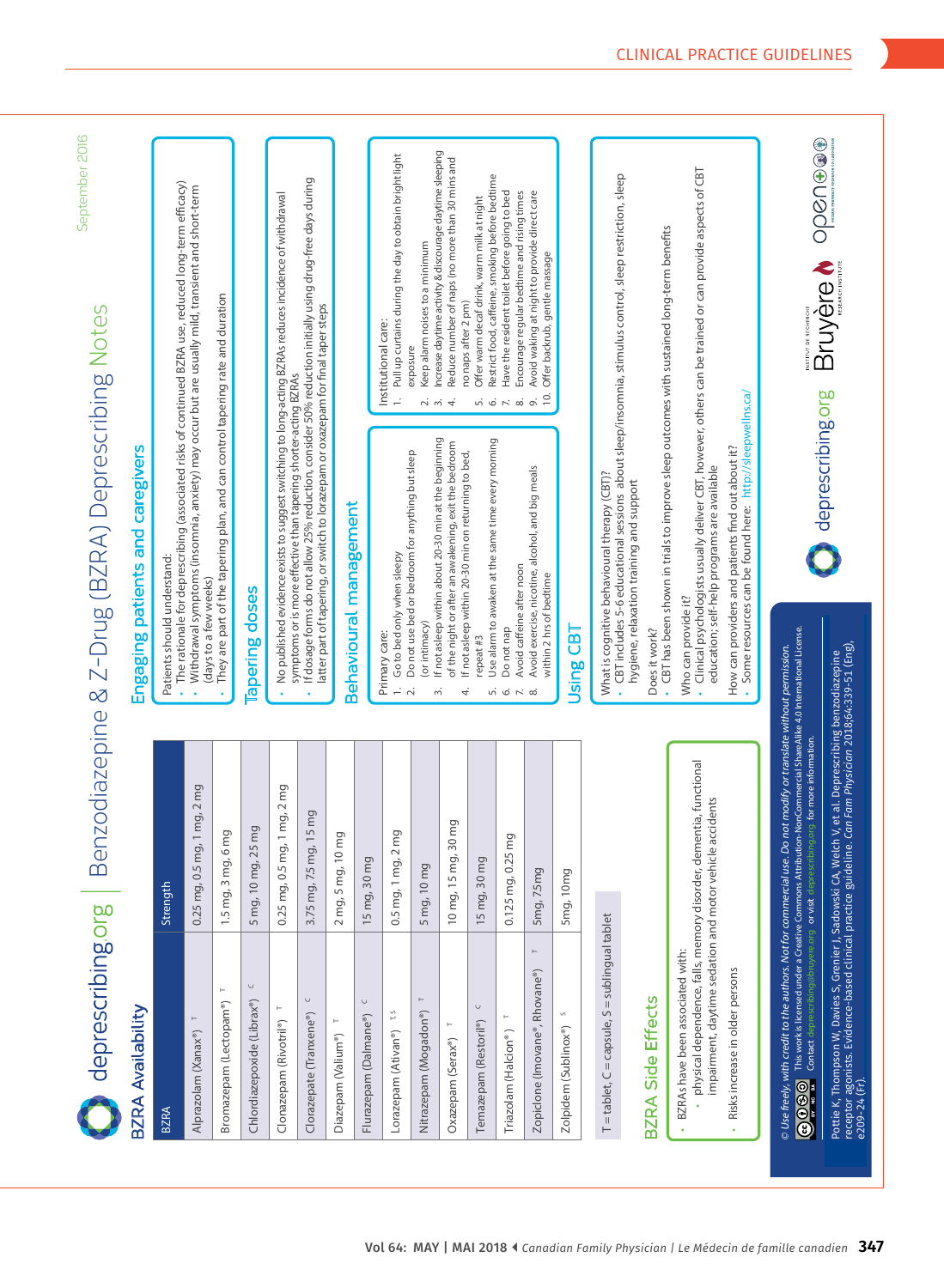| Table 2. Deprescribing methods from eligible trials in systematic review     |                                                                                                                              |                                                                                                                                                                                                                                                                         |  |  |
|------------------------------------------------------------------------------|------------------------------------------------------------------------------------------------------------------------------|-------------------------------------------------------------------------------------------------------------------------------------------------------------------------------------------------------------------------------------------------------------------------|--|--|
| <b>STUDY</b>                                                                 | <b>TAPERING STRATEGY</b>                                                                                                     | <b>NOTES</b>                                                                                                                                                                                                                                                            |  |  |
| Baillargeon et al, 2003 <sup>30</sup>                                        | Reduce dose by 25% every 1-2 wk until stopped                                                                                | Patients followed up weekly; could remain at same<br>dose if they experienced withdrawal symptoms                                                                                                                                                                       |  |  |
| Belleville et al, 2007 <sup>31</sup>                                         | Reduce dose by 25% every 2 wk until lowest<br>available dosage is reached; then introduce drug-<br>free nights progressively | Drug-free nights planned in advance<br>Rate of taper could vary depending on presence of<br>withdrawal symptoms                                                                                                                                                         |  |  |
| Curran et al, 2003 <sup>28</sup>                                             | Reduce dose by 25%-50% every 2 wk until stopped                                                                              | Rate specific to patient's original dose and BZRA                                                                                                                                                                                                                       |  |  |
| Garfinkel et al, 1999 <sup>32</sup>                                          | Reduce dose by 50% for 2 wk; then reduce by 25%<br>for 2 wk, and then discontinue                                            | <b>NA</b>                                                                                                                                                                                                                                                               |  |  |
| Habraken et al, 1997 <sup>33</sup>                                           | Reduce dose by 25% weekly for 3 wk; then reduce<br>by 12.5% for 2 wk                                                         | All participants took lorazepam                                                                                                                                                                                                                                         |  |  |
| Morin et al, 2004 <sup>34</sup>                                              | Reduce dose by 25% every 2 wk until lowest available<br>dosage is reached; then introduce drug-free nights                   | Drug-free nights planned in advance<br>Specific instructions could vary based on<br>withdrawal symptoms                                                                                                                                                                 |  |  |
| Pat-Horenczyk et al,<br>199835                                               | Reduce dose by 50% for 1 wk; then discontinue                                                                                | All subjects took zopiclone or flurazepam                                                                                                                                                                                                                               |  |  |
| Shapiro et al, 1995 <sup>36</sup>                                            | Switch to zopiclone for 4 wk and then recommend<br>abrupt cessation of zopiclone                                             | All patients switched from BZDs through 1 of the<br>following methods: stopping BZD for 3 d and then<br>starting zopiclone; directly switching to zopiclone;<br>or overlapping existing BZD with zopiclone for 3-8 d,<br>and then stopping BZD and continuing zopiclone |  |  |
| Vissers et al, 2007 <sup>37</sup>                                            | Reduce dose by 25% every 2 wk for 6 wk; then<br>reduce by 12.5% for 2 wk and then stop                                       | First converted to diazepam and stabilized for 2 wk                                                                                                                                                                                                                     |  |  |
| Voshaar et al, 2003 <sup>38</sup>                                            | Reduce dose by 25% weekly for 4 wk; participants could<br>choose to split last step into 12.5% reduction for 4 d             | First converted to diazepam and stabilized for 2 wk                                                                                                                                                                                                                     |  |  |
| BZD-benzodiazepine, BZRA-benzodiazepine receptor agonist, NA-not applicable. |                                                                                                                              |                                                                                                                                                                                                                                                                         |  |  |

However, the improved BZRA cessation rates following deprescribing were not sustained at 3 months and CBT did not improve clinical outcomes. Deprescribing studies typically employed 4 to 6 CBT sessions delivered by clinical psychologists every 1 to 2 weeks.

Behavioural interventions and CBT for insomnia are reviewed in more detail elsewhere.<sup>67,68</sup> While CBT might be difficult to access for many patients owing to cost and availability, online and self-help options are available.<sup>69,71</sup> Brief interventions and Internet-based CBT have also been shown to be effective in improving sleep outcomes.<sup>67-69,72</sup> The website sleepwellns.ca is an example of such an online resource; a link to this site is highlighted in our decision-support algorithm (**Figure 1**) and patient information pamphlet (CFPlus),\* in which we offer behaviour management advice. With training, various health care professionals can also provide CBT or its components.

*What monitoring needs to be done, how often, and by whom?* Tapering will reduce, but might not eliminate, withdrawal symptoms.<sup>28,34</sup> A monitoring plan should be developed in conjunction with the patient. At each step in the taper (approximately every 1 to 2 weeks for the duration) monitor for severity and frequency of adverse drug withdrawal symptoms (anxiety, irritability, sweating, gastrointestinal symptoms, insomnia), potential benefits

(eg, less daytime sedation, improved cognition, fewer falls), and mood, sleep quality, and changes in sleep. This can be done at a scheduled appointment or through a telephone call (by physician, psychologist, pharmacist, or nurse). If desired, withdrawal symptoms can be monitored using the types of scales used in clinical trials (eg, benzodiazepine withdrawal symptom questionnaire or Clinical Institute Withdrawal Assessment for Benzodiazepines scale)<sup>73</sup> or via clinical assessment. If withdrawal symptoms occur at a severity and frequency that is bothersome for a patient, consider maintaining the current BZRA dose for 1 to 2 weeks before attempting the next dose reduction; then continue to taper at a slower rate.

*What if insomnia returns or persists?* If insomnia per sists, consideration should be given to using behav ioural management techniques or CBT.<sup>66,67</sup> There are no medications for primary or chronic insomnia in the elderly that are proven to be safe and effective. A 2015 US evidence synthesis by the Agency for Healthcare Research and Quality on management of insomnia dis order reported little to no long-term efficacy evidence for pharmacologic treatments.<sup>67</sup> A 2016 evidence-based guideline from the American College of Physicians strongly recommends CBT for chronic insomnia and includes a weak recommendation for shared decision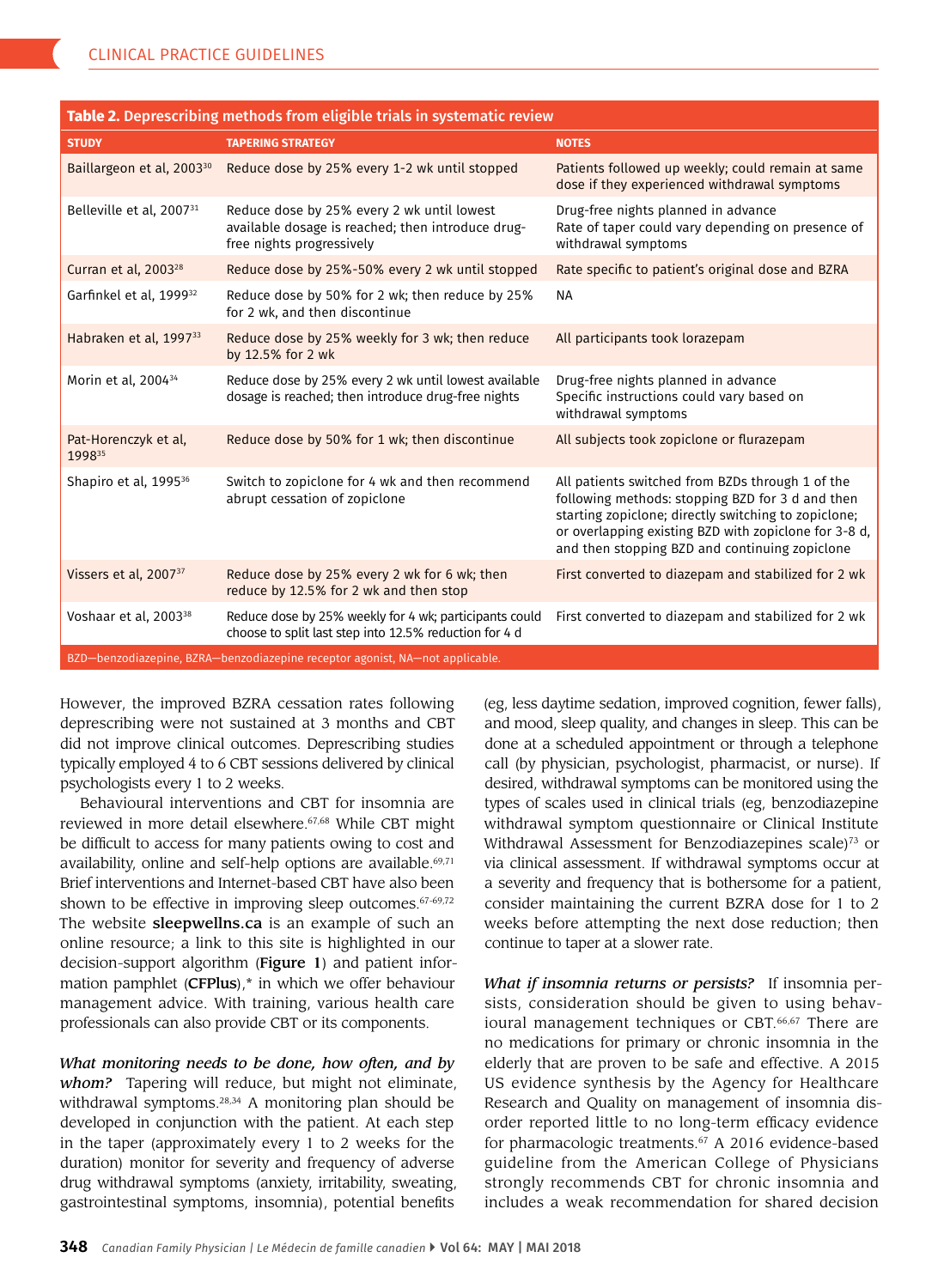making concerning other nonpharmacologic and phar macologic options.<sup>66</sup>

## **Comorbidities**

When offering BZRA deprescribing it is essential to be vigilant for pre-existing or incident depression or anxi ety disorders. Psychiatric comorbidities are common in insomnia.74,75 In a 6-year longitudinal study using national data,76 individuals who both had insomnia and were taking a benzodiazepine had a 5-fold increased risk of developing depression and a 3-fold risk of devel oping an anxiety disorder compared with individuals who did not have insomnia and did not use benzodiazepines. This increased comorbidity might be due to pre-existing risk factors that initially triggered insomnia but might also relate to a biologic or psychological reac tion to the consequences of insomnia or to pharmaco logic changes associated with long-term BZRA use.<sup>77</sup>

Depression and anxiety disorders are prevalent in people with insomnia using benzodiazepines. Stopping or reducing a drug with anxiolytic properties (ie, most benzodiazepines) might unmask a previously undiag nosed anxiety disorder. In addition, a change in the behavioural routine of taking a hypnotic medication at bedtime might also provoke a psychological response with anxiety. Cognitive-behavioural therapy might be useful in this instance. $66$ 

Where depression or anxiety is present, it might be necessary to initiate pharmacologic- or psychotherapy based treatment. In the context of insomnia, treatment guidelines13,78 recommend antidepressants that can pro vide sedation directly.

Where patients exhibit features of an anxiety disorder, a first step would be clinical inquiry for anxiety disorders. In the case of generalized anxiety disorder, a condition domi nated by worry in which sleep disturbance is an accessory diagnostic feature, psychological therapy (eg, CBT) or phar macologic treatment are effective options. First-line med ications include serotonin or serotonin-norepinephrine reuptake inhibitors and pregabalin.79-81 There is still a need for high-quality direct evidence for adjunctive medications in benzodiazepine deprescribing for insomnia.

## Medicolegal considerations

The Canadian Medical Protective Association reported that sedatives were among the most common drugs in the 215 medicolegal cases surrounding medication use between 2005 and 2010 (proportion not reported).<sup>82</sup> Inadequate assessment of adverse effects and not prop erly evaluating potential effects of drug use in older persons were commonly implicated. Further, 16 of 49 medicolegal cases of opioid-related adverse events involved benzodiazepines.<sup>83</sup> Given the potential for adverse effects with BZRA use, appropriateness and opportunities for deprescribing should be routinely addressed by prescribers on an ongoing basis.<sup>82,84</sup>

### Clinical and stakeholder review

External clinical review of the guideline was conducted by a practising geriatrician and a pharmacist using the AGREE II (Appraisal of Guidelines for Research and Evaluation) Global Rating Scale tool.<sup>85</sup> Relevant stakeholder organizations were invited to similarly review and endorse the guideline. Modifications were made to address reviewer comments. This guideline has been endorsed by the College of Family Physicians of Canada and the Canadian Pharmacists Association.

## How this deprescribing guideline relates to other clinical practice guidelines for insomnia and BZRAs

Guidelines recommending BZRA use for insomnia sug gest that attempts to discontinue therapy should be made after 4 weeks. 12,24 Several organizations recom mend avoiding BZRAs altogether in older persons as first-line therapy for insomnia.14-16 The 2016 American College of Physicians evidence-based guideline for treat ment of insomnia strongly recommends the use of CBT as first-line treatment of insomnia . 66

The joint clinical practice guideline from the American Geriatrics Society and the British Geriatrics Society on falls prevention suggests that reduction or withdrawal of sedative hypnotics (such as BZRAs) should be pursued as part of multifactorial falls reduction interventions, along with other components such as exercise and adaptation of the home environment.<sup>86</sup> Systematic reviews and metaanalyses have shown that multifactorial falls prevention strategies (involving medication review or targeted medi cation [eg, BZRA] withdrawal) reduce fall rates.<sup>87,88</sup>

A BZRA deprescribing guideline works in conjunction with current treatment guidelines because it offers cli nicians evidence-based recommendations and clinical considerations to help them deprescribe BZRAs.

### Gaps in knowledge

Insomnia is a common and often complex condition. Practitioners need tools to assist them in both diagno sis and treatment of insomnia, recognizing anxiety and other psychiatric conditions, as well as specific forms of insomnia. Our research provides an estimated strategy for tapering BZRAs. We did not identify studies that com pared various tapering regimens head-to-head. There is also limited evidence for optimal shared decision-making approaches related to deprescribing BZRAs. Finally, most studies did not evaluate patient-important out comes such as quality of life or function. Thus, studies comparing patient engagement approaches and taper ing strategies (eg, duration of tapering), and focusing on patient-important outcomes (eg, quality of life and function) are needed to help guide effective deprescrib ing approaches. There is also a need to study BZRA deprescribing in relation to the potential dependence period at around 4 weeks of BZRA use, as well as the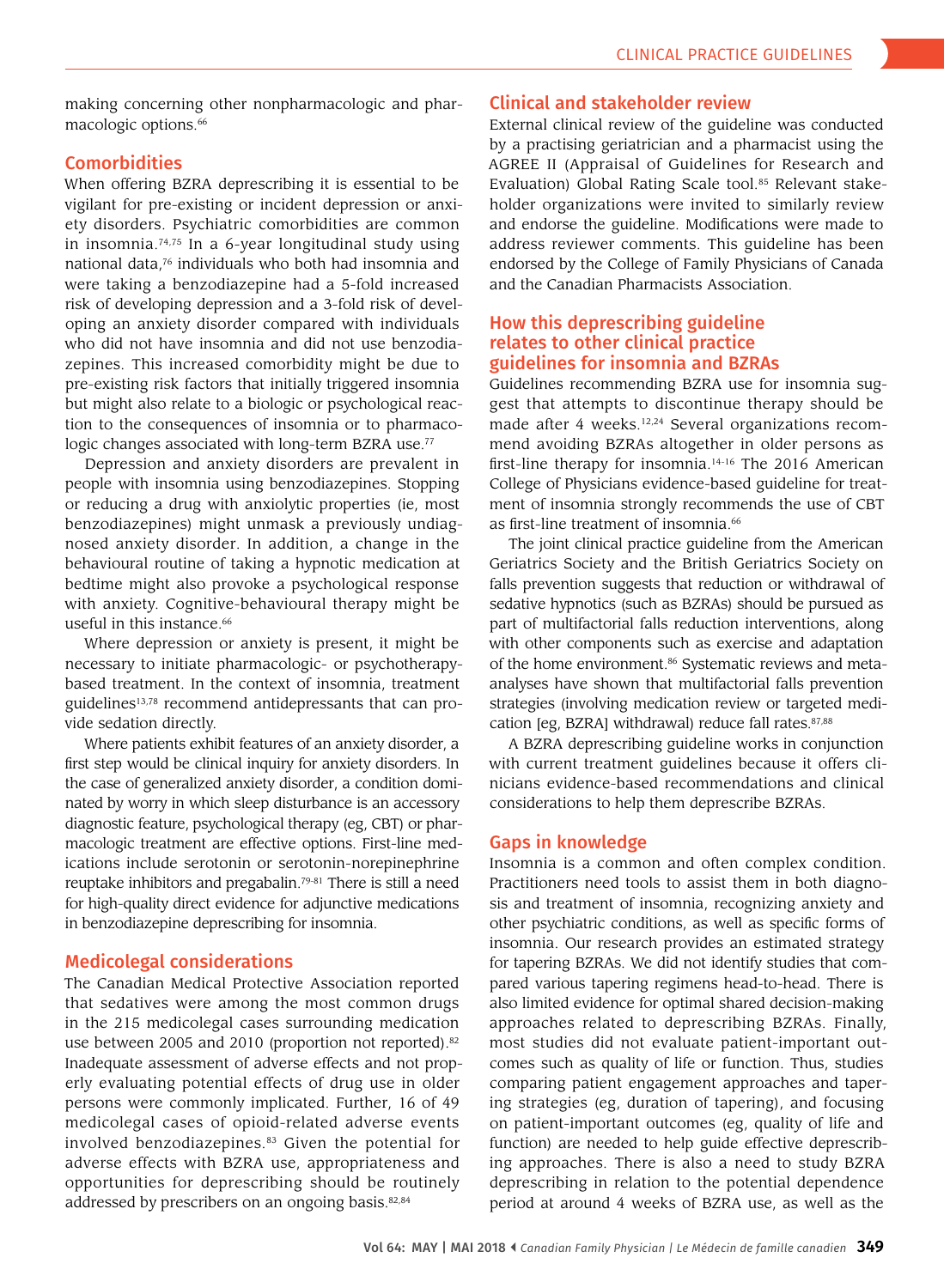cost-effectiveness of BZRA deprescribing interventions. More implementation work is needed to improve the process of tapering, as well as consideration of linking it to multifactorial interventions for improving health in elderly adults.

#### Next steps

The GDT will provide routine guideline updates as new evidence emerges that might change the recommenda tions. Prospective evaluation of the effects of this and other deprescribing guidelines will be part of a research strategy in the future.

#### Conclusion

Į The use of BZRAs for insomnia disorder in aging adults has been associated with falls, dementia, motor vehicle accidents, and physical addiction. This guideline outlines these harms and, through a systematic review, dem onstrates the efficacy of deprescribing using tapering regimens in patients who were willing to enter depre scribing trials. Many patients are willing to stop taking BZRAs when they can expect improvements in cogni tion and reductions in other side effects. The tools pro vided with this guideline—a decision-support algorithm and a corresponding patient information pamphlet—are intended to support clinicians in engaging with patients about this important topic and implementing depre scribing plans with them. A credible guideline devel oped with a rigorous evidence-based approach arms the clinician with a clear case for discussions about BZRA deprescribing with patients.

Dr Pottie is Associate Professor in the Department of Family Medicine and the Department of Epidemiology and Community Medicine at the Bruyère Research Institute at the University of Ottawa in Ontario. Mr Thompson was a master's student in the School of Epidemiology and Public Health at the University of Ottawa at the time of guideline development. Dr Davies is Associate Professor in the Department of Psychiatry at the University of Toronto in Ontario and Clinician Scientist and staff psychiatrist in the Geriatric Psychiatry Division at the Centre for Addiction and Mental Health in Toronto. Dr Grenier is Clinician Investigator in the Department of Family Medicine at the University of Ottawa and Clinical Scientist at the C.T. Lamont Centre for Primary Health Care Research of the Bruyère Research Institute. Dr Sadowski is Professor in the Faculty of Pharmacy and Pharmaceutical Sciences at the University of Alberta in Edmonton. Dr Welch was Director of the Methods Centre at the Bruyère Research Institute and Assistant Professor in the School of Epidemiology and Public Health at the University of Ottawa at the time of guideline development. Dr Holbrook is Director of the Division of Clinical Pharmacology and Professor in the Department of Medicine at McMaster University in Hamilton, Ont, and Senior Scientist at the Centre for Evaluation of Medicines of St Joseph's Healthcare Hamilton. Dr Boyd is Professor in the Department of Medicine in the Division of Geriatric Medicine and Gerontology at the Johns Hopkins University School of Medicine in Baltimore, MD. Dr Swenson is a psychiatrist at the Ottawa Hospital and Full Professor in the Department of Psychiatry at the University of Ottawa. Mr Ma is a pharmacy resident at the Ottawa Hospital. Dr Farrell is Assistant Professor in the Department of Family Medicine at the University of Ottawa, Adjunct Assistant Professor in the School of Pharmacy at the University of Waterloo in Ontario, and Scientist at the Bruyère Research Institute.

#### Acknowledgment

We thank members of the Cochrane research team, Elli Polemiti, Sonia Hussain, and Olanrewaju Medu, who conducted the systematic review upon which these recom mendations were based. We also thank the staff at the Bruyère Research Institute in Ottawa, Ont, librarian Lynn Dunikowski, and the stakeholders and peer reviewers (Dr Cara Tannenbaum and Lawrence Jackson), whose thoughtful comments helped to improve the quality of this manuscript. Funding for this guideline was provided by the Government of Ontario.

#### Contributors

All authors made substantial contributions to the conception and design of the guideline; the acquisition, analysis, and interpretation of data; and drafting the article, revising it critically for important intellectual content, and approving the fnal version.

#### Competing interests

Dr Farrell received research funding to develop this guideline; received fnancial payments from the Institute for Healthcare Improvement and The Commonwealth Fund for a deprescribing guidelines summary; and from the Ontario Long Term Care Physicians Association, the Ontario Pharmacists Association, and the Canadian Society of Hospital Pharmacists for speaking engagements. Dr Boyd received funding from Patient-Centered Outcomes Research Institute for a project related to improving patient-centred care for people with multiple chronic conditions and funding from the National Institutes of Health for a project related to medication regimen complexity in home health care. Dr Sadowski is the primary investigator on an unrestricted grant from Pfzer Canada related to fnding novel strategy to address the underdiagnosis and undertreatment of overactive bladder and urinary tract symptoms and is a mem ber of the Alberta Expert Committee on Drug Evaluation and Therapeutics. None of the other authors has any competing interests to declare.

#### Correspondence

Dr Kevin Pottie; e-mail [kpottie@uottawa.ca](mailto://kpottie@uottawa.ca) 

#### References

- 1. Anthierens S, Tansens A, Petrovic M, Christiaens T. Qualitative insights into general practi tioners views on polypharmacy. *BMC Fam Pract* 2010;11:65.
- 2. Alexander GC, Sayla MA, Holmes HM, Sachs GA. Prioritizing and stopping prescription medicines. *CMAJ* 2006;174(8):1083-4.
- 3. Holbrook AM, Crowther R, Lotter A, Cheng C, King D. Meta-analysis of benzodiazepine use in the treatment of insomnia. *CMAJ* 2000;162(2):225-33.
- 4. Canadian Institute for Health Information. *Drug use among seniors on public drug programs in Canada, 2012*. Ottawa, ON: Canadian Institute for Health Information; 2014. Available from: https://secure.cihi.ca/free\_products/Drug\_Use\_in\_Seniors\_on\_Public\_Drug\_ Programs\_2012\_EN\_web.pdf. Accessed 2018 Mar 20.
- Vinkers CH, Olivier B. Mechanisms underlying tolerance after long-term benzodiazepine use: a future for subtype-selective GABA<sub>A</sub> receptor modulators? *Adv Pharmacol Sci* 2012;2012:416864.
- 6. Farrell B, Tsang C, Raman-Wilms L, Irving H, Conklin J, Pottie K. What are priorities for deprescribing for elderly patients? Capturing the voice of practitioners: a modifed Delphi process. *PLoS One* 2015;10(4):e0122246.
- 7. American Psychiatric Association. *Diagnostic and statistical manual of mental disorders.*  5th ed. Arlington, VA: American Psychiatric Publishing; 2013.
- 8. American Academy of Sleep Medicine. *International classification of sleep disorders. Diagnos tic and coding manual.* Darien, IL: American Academy of Sleep Medicine; 2001.
- 9. Chung KF, Yeung WF, Ho FY, Yung KP, Yu YM, Kwok CW. Cross-cultural and comparative epidemiology of insomnia: the diagnostic and statistical manual (DSM), international clas sifcation of diseases (ICD) and international classifcation of sleep disorders (ICSD). *Sleep Med* 2015;16(4):477-82. Epub 2015 Jan 21.
- 10. Morin CM, LeBlanc M, Bélanger L, Ivers H, Mérette C, Savard J. Prevalence of insomnia and its treatment in Canada. *Can J Psychiatry* 2011;56(9):540-8.
- 11. National Institutes of Health. National Institutes of Health State-of-the-Science Conference statement on manifestations and management of chronic insomnia in adults, June 13-15, 2005. *Sleep* 2005;28(9):1049-57.
- 12. Schutte-Rodin S, Broch L, Buysse D, Dorsey C, Sateia M. Clinical guideline for the evaluation and management of chronic insomnia in adults. *J Clin Sleep Med* 2008;4(5):487-504.
- 13. Wilson SJ, Nutt DJ, Alford C, Argyropoulos SV, Baldwin DS, Bateson AN, et al. British Association for Psychopharmacology consensus statement on evidence-based treatment of insomnia, parasomnias and circadian rhythm disorders. *J Psychopharmacol* 2010;24(11):1577 - 601. Epub 2010 Sep 2.
- 14. Canadian Academy of Child and Adolescent Psychiatry, Canadian Academy of Geriatric Psychiatry, Canadian Psychiatric Association. *Thirteen things physicians and patients should question*. Toronto, ON: Choosing Wisely Canada; 2017. Available from: www.choosingwisely canada.org/recommendations/psychiatry/. Accessed 2018 Mar 21
- 15. Canadian Geriatrics Society. *Geriatrics: five things physicians and patients should question.*  Toronto, ON: Choosing Wisely Canada; 2017. Available from: https://choosingwiselycanada. org/geriatrics/. Accessed 2018 Mar 21.
- 16. American Geriatrics Society 2015 Beers Criteria Update Expert Panel. American Geriatrics Society 2015 updated Beers criteria for potentially inappropriate medication use in older adults. *J Am Geriatr Soc* 2015;63(11):2227-46. Epub 2015 Oct 8.
- 17. Rosenberg HC, Chiu TH. Time course for development of benzodiazepine tolerance and physical dependence. *Neurosci Biobehav Rev* 1985;9(1):123-31.
- 18. Sithamparanathan K, Sadera A, Leung L. Adverse effects of benzodiazepine use in elderly people: a meta-analysis. *Asian J Gerontol Geriatr* 2012;7(2):107-11.
- 19. Glass J, Lanctôt KL, Herrmann N, Sproule BA, Busto UE. Sedative hypnotics in older people with insomnia: meta-analysis of risks and benefts. *BMJ* 2005;331(7526):1169. Epub 2005 Nov 11.
- 20. Parr JM, Kavanagh DJ, Cahill L, Mitchell G, Young RM. Effectiveness of current treatment ap proaches for benzodiazepine discontinuation: a meta-analysis. *Addiction* 2009;104(1):13-24. Epub 2008 Oct 31.
- 21. Gould RL, Coulson MC, Patel N, Highton-Williamson E, Howard RJ. Interventions for reduc ing benzodiazepine use in older people: meta-analysis of randomised controlled trials. *Br J Psychiatry* 2014;204(2):98-107.
- 22. Voshaar RC, Couvée JE, van Balkom AJ, Mulder PG, Zitman FG. Strategies for discontinuing long-term benzodiazepine use: meta-analysis. *Br J Psychiatry* 2006;189:213-20.
- 23. Pollmann AS, Murphy AL, Bergman JC, Gardner DM. Deprescribing benzodiazepines and Z drugs in community-dwelling adults: a scoping review. *BMC Pharmacol Toxicol* 2015;16(1):19.
- 24. Ramakrishnan K, Scheid DC. Treatment options for insomnia. *Am Fam Physician*  2007;76(4):517-26.
- 25. Schünemann HJ, Wierioch W, Etxeandia I, Falavigna M, Santesso N, Mustafa R, et al. Guide lines 2.0: systematic development of a comprehensive checklist for a successful guideline enterprise. *CMAJ* 2014;186(3):E123-42. Epub 2013 Dec 16.
- 26. Farrell B, Pottie K, Rojas-Fernandez CH, Bjerre LM, Thompson W, Welch V. Methodology for developing deprescribing guidelines: using evidence and GRADE to guide recommenda tions for deprescribing. *PLoS One* 2016;11(8):e0161248.
- 27. Guyatt GH, Oxman AD, Vist GE, Kunz R, Falck-Ytter Y, Alonso-Coello P, et al. GRADE: an emerging consensus on rating quality of evidence and strength of recommendations. *BMJ* 2008;336(7650):924-6.
- 28. Curran HV, Collins R, Fletcher S, Kee SE, Woods B, Iliffe S. Older adults and withdrawal from benzodiazepine hypnotics in general practice: effects on cognitive function, sleep, mood and quality of life. *Psychol Med* 2003;33(7):1223-37.